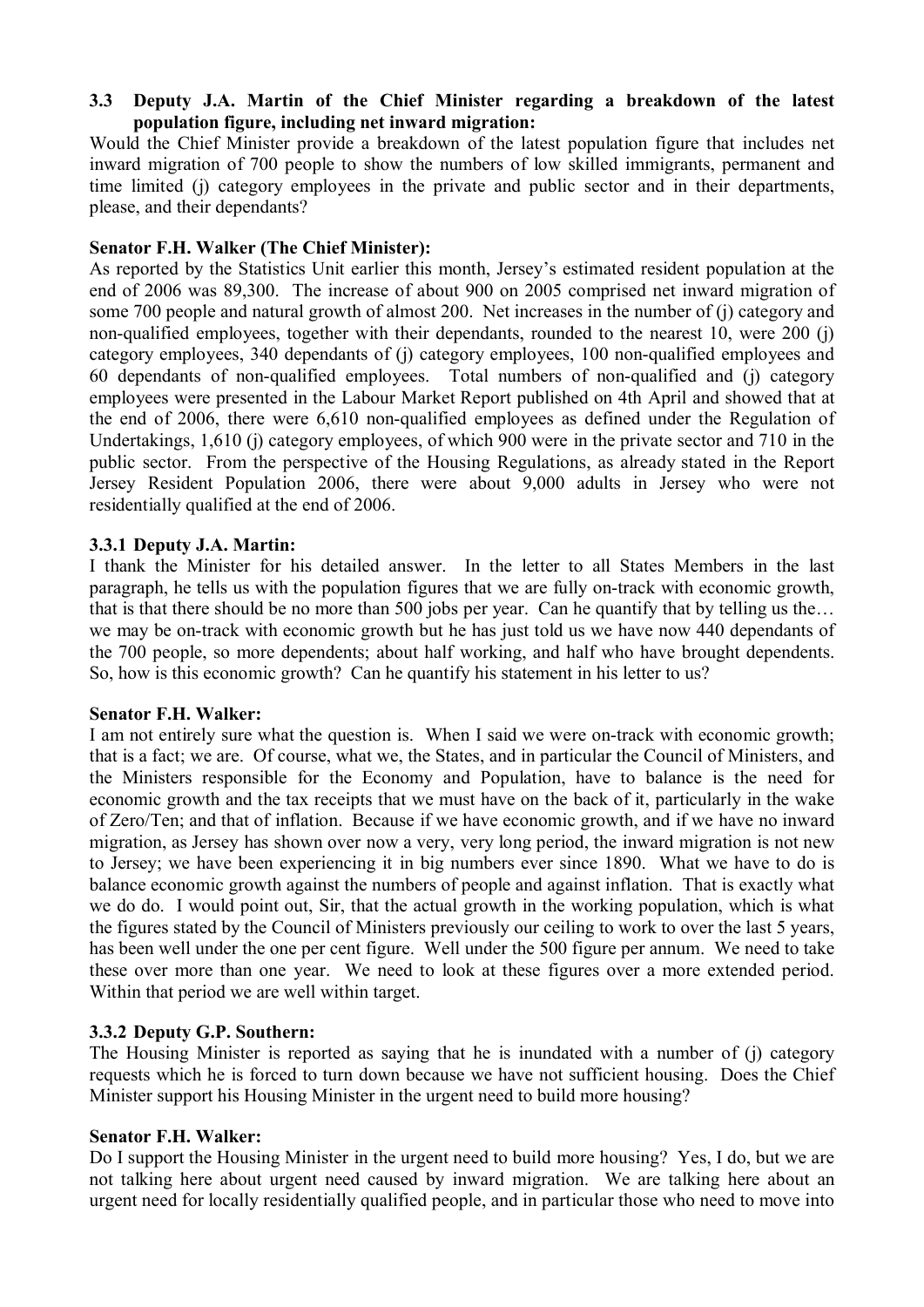sheltered homes. That is the need, very clearly expressed by the Housing Minister, and fully supported by myself.

#### **3.3.3 Deputy G.P. Southern:**

The Chief Minister avoided saying how many of the 200 (j) cats. were permanent (j) cats. and how many were temporary. Given that permanent(j) cats, are now the rule rather than the exception, does he not believe that they will sooner or later be making a demand on the housing market and will take-up some of that housing?

#### **Senator F.H. Walker:**

(j) category employees have always inevitably - because they come to live in Jersey - taken-up housing in Jersey. The fact is though that currently housing sales in Jersey, which are running at very high levels, are 92 per cent taken-up by local people.

# **3.3.4 Deputy J.J. Huet of St. Helier:**

Of the 340 dependents of this 200-odd (j) categories, can we be told how many of these are children that will need educating at our schools, please?

#### **Senator F.H. Walker:**

I cannot give the Deputy the answer to that specific question this morning, but I will, of course, do so as soon as possible.

# **Deputy J.J. Huet:**

Will the Minister get that information?

#### **Senator F.H. Walker:**

I think I just agreed to do that, yes.

# **3.3.5 Deputy J.A. Martin:**

The Minister was just pointing out we are way below the one per cent of workers, because we could allow 500 workers, but what he has now told us is we have 300 workers across the skills, high and low paid jobs, who have brought in 400 dependents. As the Deputy before me has just pointed out, I would presume an amount of these would be children. But if on 300 workers we have 400 dependents, what happens when we reach our limit of 500 workers, will we have about 600 to 700 dependents? Now, my question is again, Sir, the P.25 was not an immigration control, but a monitoring policy. Would the Minister not accept this? We have no say; only over the jobs. We have 300 workers and 400 dependents across all skills. Could he not agree with this, please, Sir?

#### **Senator F.H. Walker:**

Well, Sir, I am not arguing with the figures, because they are the figures I supplied to the Deputy in my answer, so no way am I arguing with the figures. Can I predict precisely what the situation will be in the future? No, I cannot. Can we control the situation under existing migration policy? Yes, we can.

# **3.3.6 Deputy J.A. Martin:**

I really must follow that up. He says: "Can we control?" Can the Minister accept they can control only allowing 500 extra jobs every year across all sectors? They cannot control after that, once the person is working in that job, the number of people that person brings to the Island as dependents. Now, maybe the Minister, Sir, could also revisit this number of the supposedly… well, we will never get to 500, but it would seem to me we have passed the 500, although only 300 of them are working.

#### **Senator F.H. Walker:**